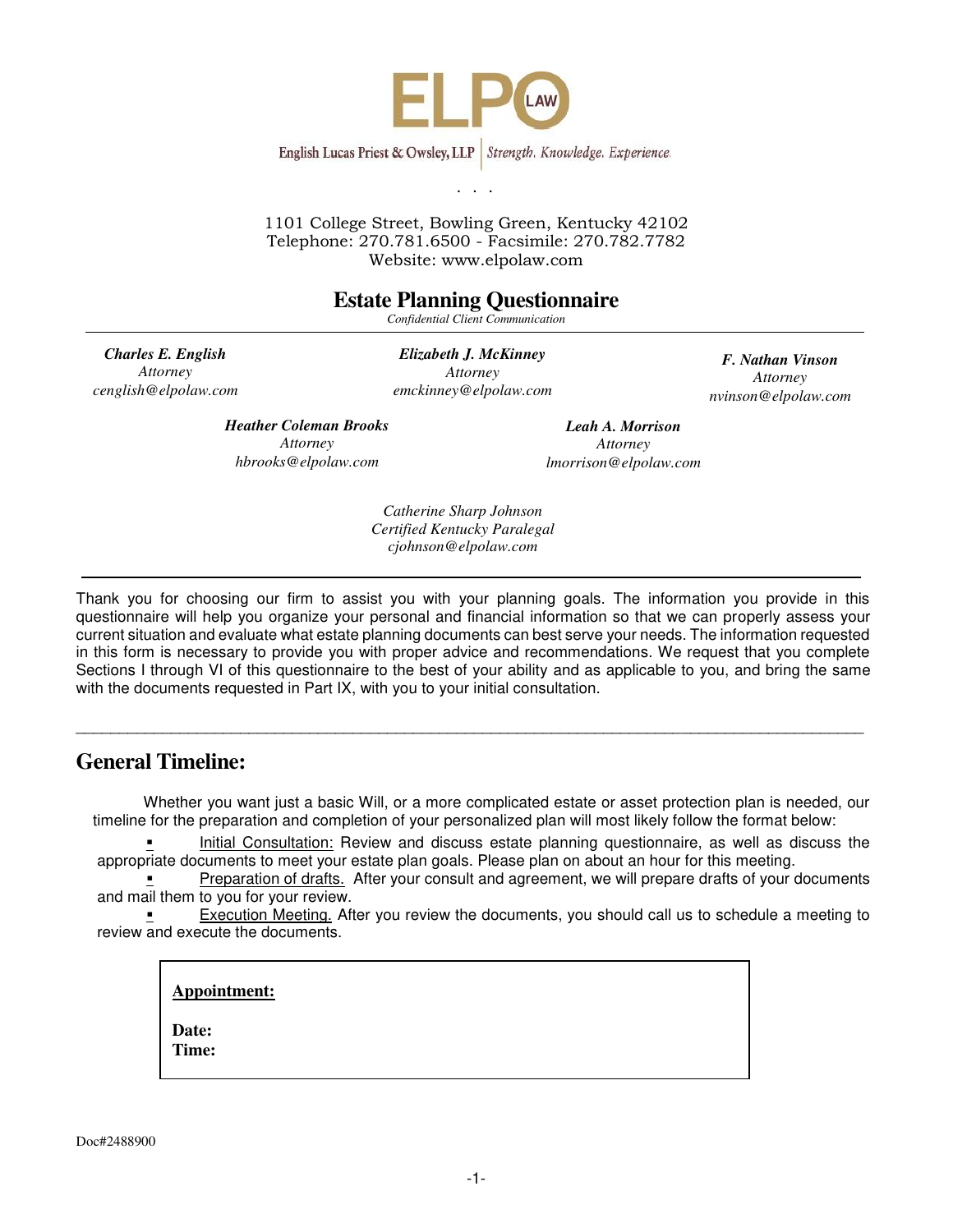# Estate Planning Questionnaire

## **I. PERSONAL INFORMATION**

|                                          | <b>Self</b>                                                 |      | Spouse (if applicable) |              |     |
|------------------------------------------|-------------------------------------------------------------|------|------------------------|--------------|-----|
| <b>Full Name</b>                         |                                                             |      |                        |              |     |
| <b>Citizenship</b>                       |                                                             |      |                        |              |     |
| Age                                      | <u> 1989 - Johann Stoff, amerikansk politiker (d. 1989)</u> |      |                        |              |     |
| <b>Previously Married?</b>               | $Yes$ No _______                                            |      |                        |              |     |
|                                          | Existing Estate Planning Documents? Yes_____ No ____        |      | $Yes$ No $\_\_$        |              |     |
| <b>Address</b>                           |                                                             |      |                        |              |     |
| <b>Mailing Address</b><br>(if different) | <b>Street Address</b>                                       | City |                        | <b>State</b> | Zip |
| <b>Home Phone/Fax</b>                    | <b>Address</b>                                              | City |                        | <b>State</b> | Zip |
| <b>Cell Numbers</b>                      |                                                             |      |                        |              |     |
| E-mail                                   |                                                             |      |                        |              |     |
| <b>Employer</b>                          |                                                             |      |                        |              |     |
| <b>Referred by:</b>                      | <u> 1989 - Johann Stoff, amerikansk politiker (d. 1989)</u> |      |                        |              |     |
| <b>Date of Marriage</b>                  |                                                             |      |                        |              |     |
| <b>Premarital Agreement?</b>             | Yes<br>No                                                   |      |                        |              |     |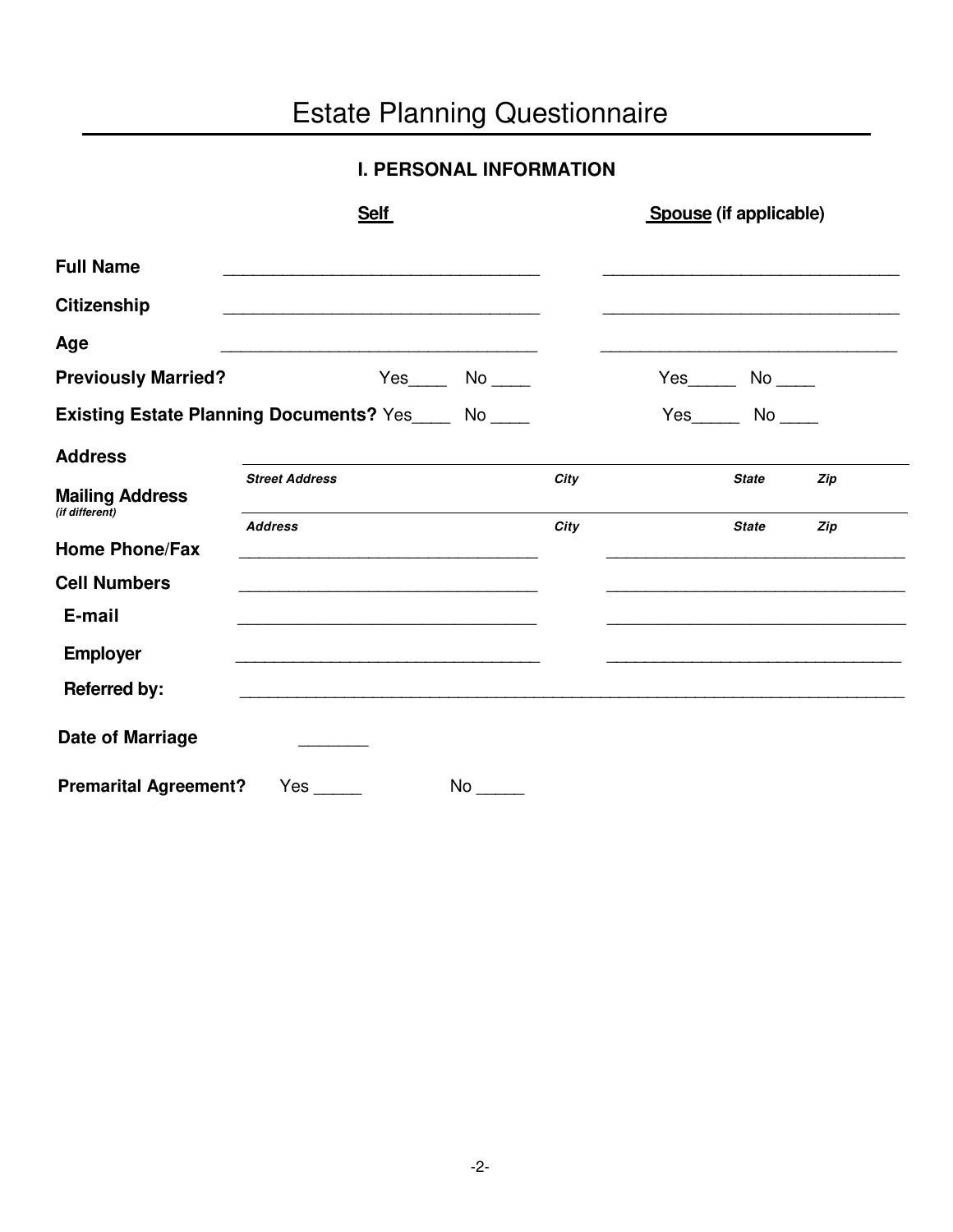**II. CHILDREN** 

*Please continue on back if necessary.* 

| <b>Children - Full Names and Addresses</b>                                                                                                             | <u>Age</u> | Child of both<br>or only<br>Self or<br><b>Spouse</b>                                                                   | <b>Married</b><br>(Y/N) | No. of<br>children |
|--------------------------------------------------------------------------------------------------------------------------------------------------------|------------|------------------------------------------------------------------------------------------------------------------------|-------------------------|--------------------|
|                                                                                                                                                        |            | <u> 1980 - Andrea Barbara, poeta esperanto en la provincia de la provincia de la provincia de la provincia de la p</u> |                         |                    |
| and the control of the control of the control of the control of the control of the control of the control of the                                       |            |                                                                                                                        |                         |                    |
|                                                                                                                                                        |            |                                                                                                                        |                         |                    |
|                                                                                                                                                        |            |                                                                                                                        |                         |                    |
| Address: ———————————————————————<br>and the state of the state of the state of the state of the state of the state of the state of                     |            |                                                                                                                        |                         |                    |
|                                                                                                                                                        |            |                                                                                                                        |                         |                    |
|                                                                                                                                                        |            |                                                                                                                        |                         |                    |
|                                                                                                                                                        |            |                                                                                                                        |                         |                    |
|                                                                                                                                                        |            |                                                                                                                        |                         |                    |
| Child 4:                                                                                                                                               |            |                                                                                                                        |                         |                    |
| Address:<br><u> 1989 - Andrea Stadt Britain, amerikansk politiker (</u>                                                                                |            |                                                                                                                        |                         |                    |
|                                                                                                                                                        |            |                                                                                                                        |                         |                    |
| Do you have any children that are deceased? Yes ______ No ______<br>If yes, please complete the following:                                             |            |                                                                                                                        |                         |                    |
|                                                                                                                                                        |            |                                                                                                                        |                         |                    |
| Does deceased child have living descendants? If yes, please list below:<br><u> 1989 - Johann Stein, mars an deus an deus Amerikaansk kommunister (</u> |            |                                                                                                                        |                         |                    |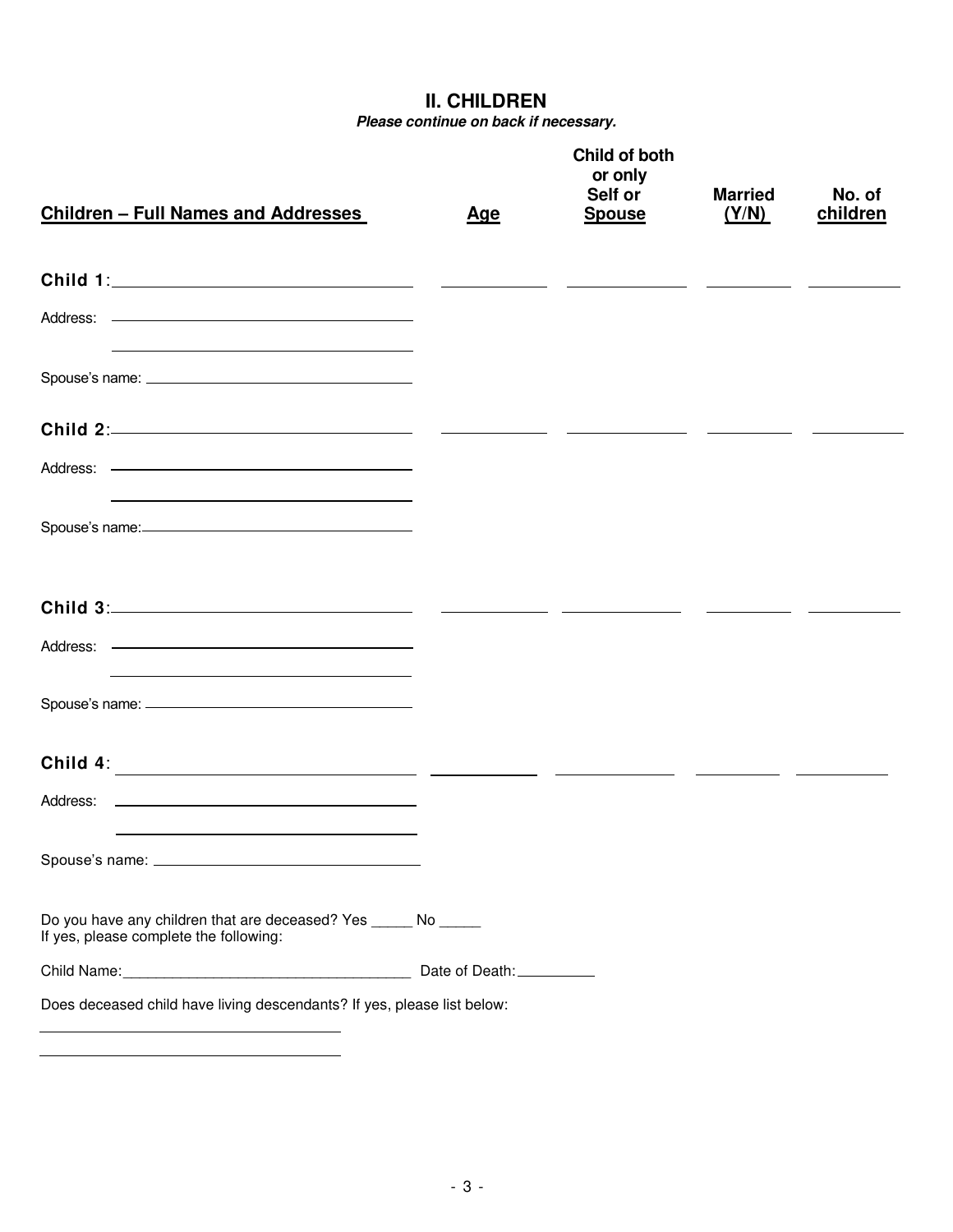## **III. PREFERRED BENEFICIARIES (if not your children)**

 *Please continue on back if necessary.* 

| <b>Full Names and Addresses</b>                                                                                                                                                                                               | <u>Age</u> | <b>Married</b><br>(Y/N) | No. of | children to Self | Relationship<br>to Spouse |
|-------------------------------------------------------------------------------------------------------------------------------------------------------------------------------------------------------------------------------|------------|-------------------------|--------|------------------|---------------------------|
|                                                                                                                                                                                                                               |            |                         |        |                  |                           |
| Address:<br><u> 1989 - Johann Stoff, fransk politik (d. 1989)</u>                                                                                                                                                             |            |                         |        |                  |                           |
|                                                                                                                                                                                                                               |            |                         |        |                  |                           |
|                                                                                                                                                                                                                               |            |                         |        |                  |                           |
| Address:                                                                                                                                                                                                                      |            |                         |        |                  |                           |
|                                                                                                                                                                                                                               |            |                         |        |                  |                           |
|                                                                                                                                                                                                                               |            |                         |        |                  |                           |
| Address:<br><u> 1989 - Johann Stein, marwolaethau a bhann an t-Albann an t-Albann an t-Albann an t-Albann an t-Albann an t-Alb</u>                                                                                            |            |                         |        |                  |                           |
|                                                                                                                                                                                                                               |            |                         |        |                  |                           |
|                                                                                                                                                                                                                               |            |                         |        |                  |                           |
| Address:<br><u> 1980 - Johann Barbara, martin amerikan basal dan berasal dalam basal dalam basal dalam basal dalam basal dala</u>                                                                                             |            |                         |        |                  |                           |
| the control of the control of the control of the control of the control of the control of the control of the control of the control of the control of the control of the control of the control of the control of the control |            |                         |        |                  |                           |

## **IV. ADVISORS**

| <b>Accountant</b>      |             |             |              |  |
|------------------------|-------------|-------------|--------------|--|
|                        | <b>Name</b> | <b>Firm</b> | <b>Phone</b> |  |
| Life Insurance         |             |             |              |  |
| Professional           |             |             |              |  |
|                        | <b>Name</b> | <b>Firm</b> | <b>Phone</b> |  |
|                        |             |             |              |  |
| <b>Investment</b>      |             |             |              |  |
| Advisor/               |             |             |              |  |
|                        |             |             |              |  |
| <b>Stock Broker</b>    |             |             |              |  |
|                        | <b>Name</b> | <b>Firm</b> | <b>Phone</b> |  |
| <b>Private Banker/</b> |             |             |              |  |
|                        |             |             |              |  |
| <b>Trust Officer</b>   |             |             |              |  |
|                        | <b>Name</b> | <b>Firm</b> | <b>Phone</b> |  |
|                        |             |             |              |  |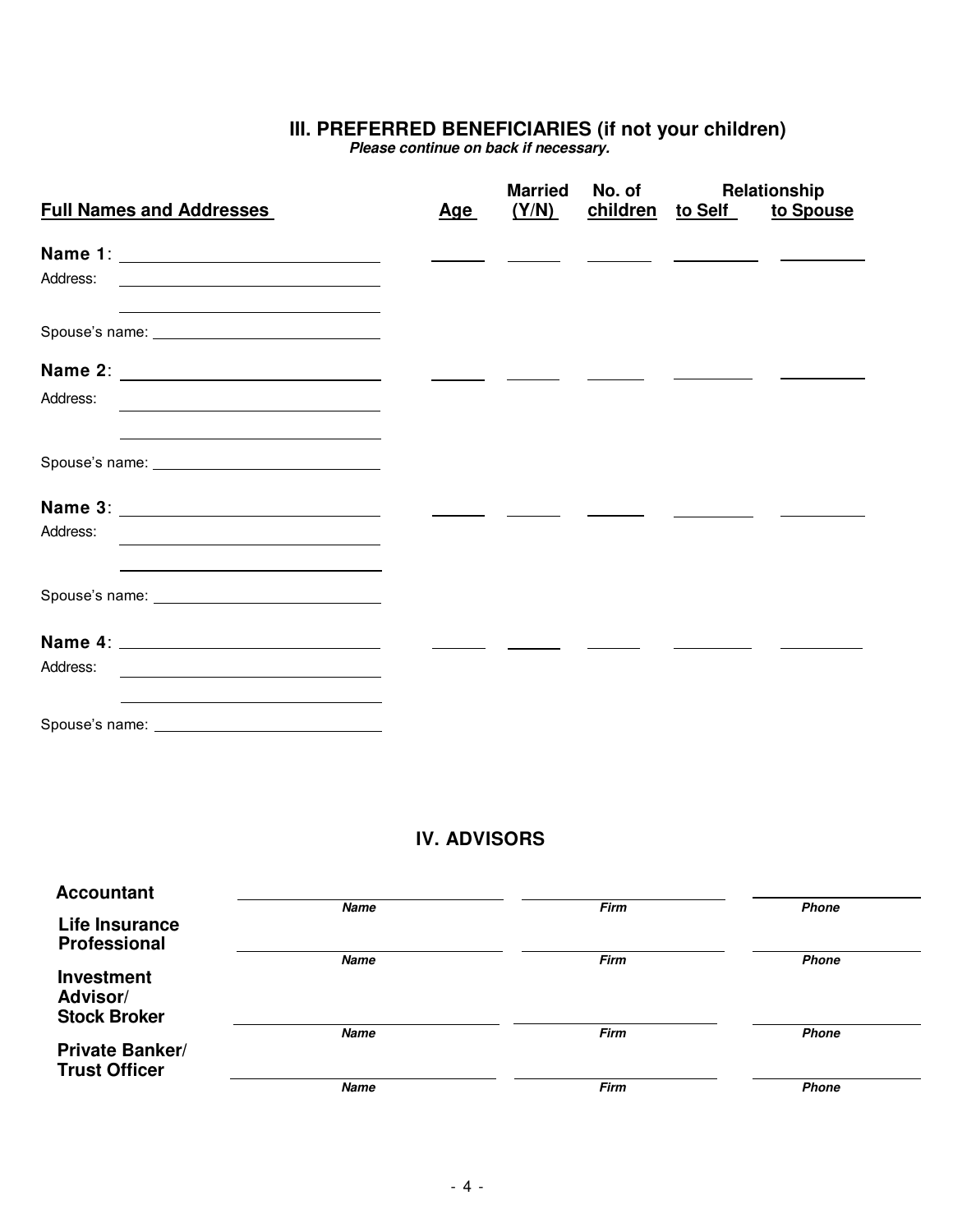### **V. FINANCIAL INFORMATION**

#### *In addition to the following, please bring any current financial statements if any to our meeting.*

**Real Estate:** Please be sure to bring all current Deeds for the property listed below.

| Location, name(s) on title and use (primary residence, second residence, rental property, vacant) Self, Spouse or Joint Est Value |  |
|-----------------------------------------------------------------------------------------------------------------------------------|--|
|                                                                                                                                   |  |
|                                                                                                                                   |  |
| 3.                                                                                                                                |  |
|                                                                                                                                   |  |

## **Checking, Savings Accounts, Money Market Funds, CDs:**

| Institution, name(s) on accounts, held as joint or separate? | Self, Spouse or Joint Est Bal. |  |
|--------------------------------------------------------------|--------------------------------|--|
|                                                              |                                |  |
| <u>.</u>                                                     |                                |  |
| З.                                                           |                                |  |
| 4.                                                           |                                |  |

#### **Investment and Brokerage Accounts:**

| Institution, name(s) on accounts, held as joint or separate? | Self, Spouse or Joint Est Bal. |  |
|--------------------------------------------------------------|--------------------------------|--|
| .                                                            |                                |  |
|                                                              |                                |  |
| 2.                                                           |                                |  |
|                                                              |                                |  |
| 3.                                                           |                                |  |
|                                                              |                                |  |
| 4.                                                           |                                |  |
|                                                              |                                |  |

#### **Individual Retirement Accounts:**

| Institution, owner, beneficiary, type (traditional or Roth) | Self, Spouse or Joint Est Bal. |  |
|-------------------------------------------------------------|--------------------------------|--|
|                                                             |                                |  |
| -2.                                                         |                                |  |
| -3.                                                         |                                |  |
| 4.                                                          |                                |  |

#### **Pension, Profit Sharing, or Stock Bonus Plans; Other Retirement Plans:**

| Employer, employee, beneficiary, type (e.g., 401(k), Profit Sharing) | Self, Spouse or Joint Est Bal. |  |
|----------------------------------------------------------------------|--------------------------------|--|
|                                                                      |                                |  |
|                                                                      |                                |  |
| <u>.</u>                                                             |                                |  |
|                                                                      |                                |  |
| .ت                                                                   |                                |  |
|                                                                      |                                |  |
| 4.                                                                   |                                |  |
|                                                                      |                                |  |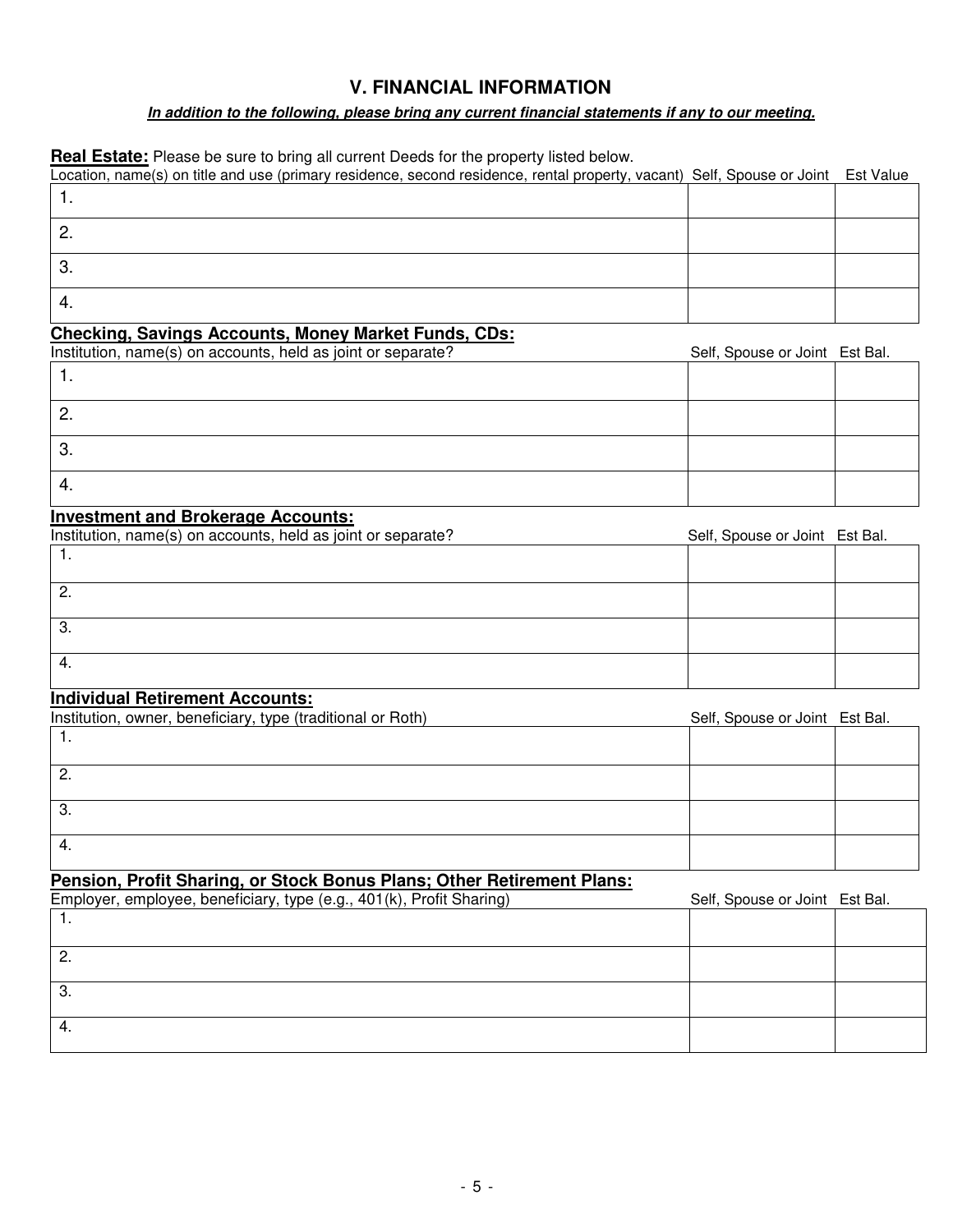#### **Closely held Stock/LLC Interests/ LP Interests:**

Business entity owned, name(s) on certificates, # of shares or % owned Self, Spouse or Joint Est Bal.

| $-$ additional distribution of $\mathcal{O}_f$ and determinant $\mathcal{O}_f$ in the distribution of $\mathcal{O}_f$ |  |
|-----------------------------------------------------------------------------------------------------------------------|--|
| .                                                                                                                     |  |
| <u>.</u>                                                                                                              |  |
| c<br>ູບ.                                                                                                              |  |
| 4.                                                                                                                    |  |

#### **Other/Miscellaneous Assets of Significant Value:**

| Automobiles, recreational vehicles, boats, household furnishings, collections | Self, Spouse or Joint Est Bal. |  |
|-------------------------------------------------------------------------------|--------------------------------|--|
|                                                                               |                                |  |
| <u>.</u>                                                                      |                                |  |
|                                                                               |                                |  |
|                                                                               |                                |  |

#### **Debts, loans and other obligations to third parties:**

| Payee and description. If secured by a lien, describe collateral | Self, Spouse or Joint Est Bal. |  |
|------------------------------------------------------------------|--------------------------------|--|
|                                                                  |                                |  |
| <u>.</u>                                                         |                                |  |
| ು.                                                               |                                |  |
| 4.                                                               |                                |  |

Life Insurance: Please list each of you insurance policies below. Please include policies that insure your life and policies that you own that insure the lives of others. Attach additional sheets or supporting documentation as needed.

| Company  | <b>Policy</b><br><u>Type</u> | Person<br>Insured | . .<br><b>Policy</b><br>Owner | Beneficiary | Cash<br>Value | Death<br><b>Benefit</b> |
|----------|------------------------------|-------------------|-------------------------------|-------------|---------------|-------------------------|
| . .      |                              |                   |                               |             |               |                         |
| <u>.</u> |                              |                   |                               |             |               |                         |
| - 3.     |                              |                   |                               |             |               |                         |
| 4.       |                              |                   |                               |             |               |                         |

If any of the above-listed assets meet any one of the following criteria, please list the asset and whom (self or spouse) acquired or has title to property:

Acquired prior to marriage: \_\_\_\_\_\_\_\_\_\_\_\_\_\_\_\_\_\_\_\_\_\_\_\_\_\_\_\_\_\_\_\_\_\_\_\_\_\_\_\_\_\_\_\_\_\_\_\_\_\_\_\_\_\_\_\_\_\_\_\_\_\_\_\_\_\_\_\_\_\_\_\_\_\_\_\_

| Acquired by gift, devise, bequest or inheritance: |  |
|---------------------------------------------------|--|
|                                                   |  |

Please estimate the size of your potential inheritance from your family:

Self Spouse Spouse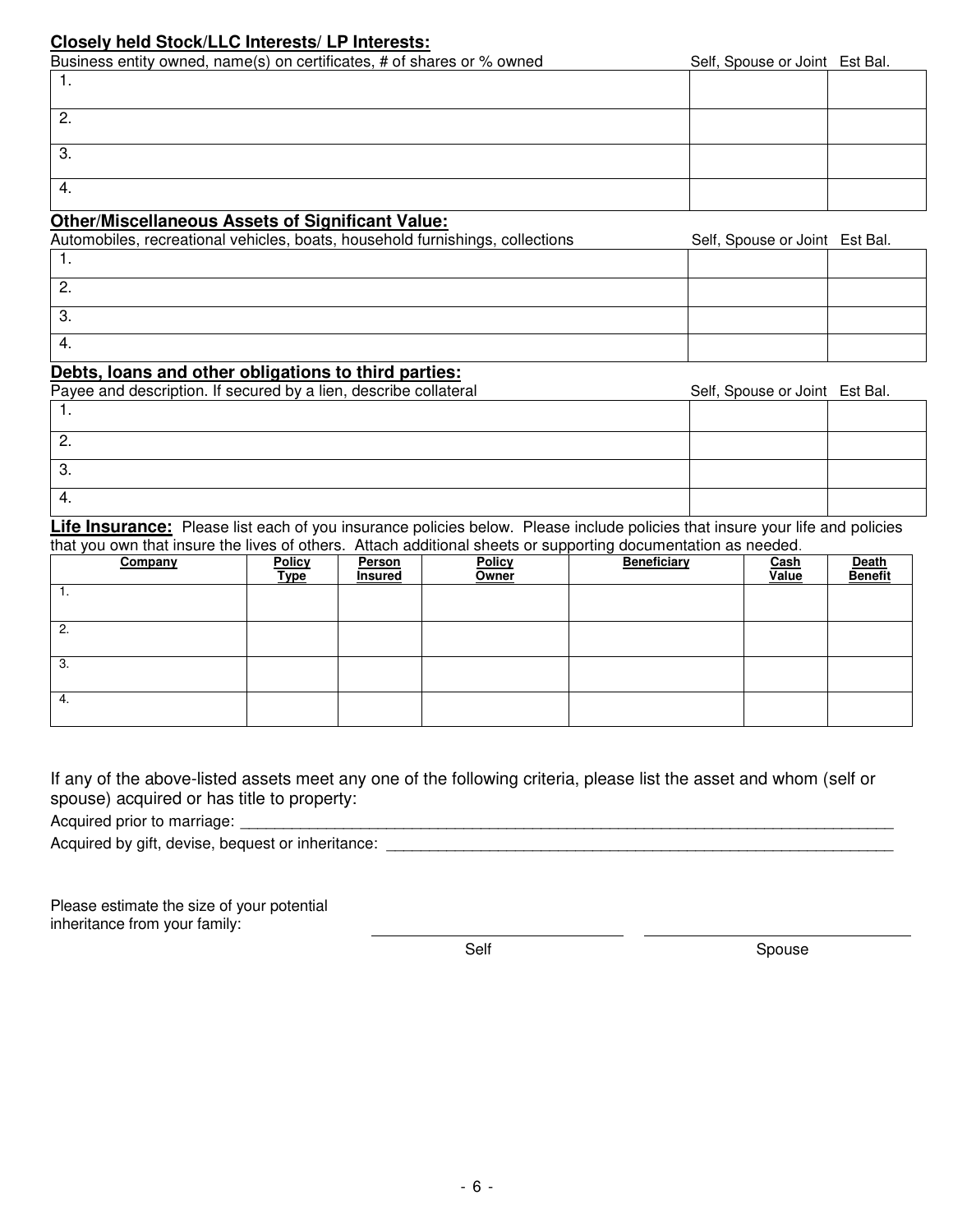## **VI. BACKGROUND QUESTIONS**

|    |                                                                                                                                                                 |  | Spouse |
|----|-----------------------------------------------------------------------------------------------------------------------------------------------------------------|--|--------|
|    | 1. Are you the beneficiary or trustee of any trust?                                                                                                             |  |        |
|    | 2. Have you ever made gifts over the annual exclusion amount (now \$15,000)?                                                                                    |  |        |
|    | 3. Are either of you subject to any divorce or other court decree or agreement limiting<br>your estate planning choices? (If yes, please provide documentation) |  |        |
|    | 4. Do you plan on providing for a beneficiary with special needs?                                                                                               |  |        |
| 5. | What name would you prefer to have on your estate plan documents?                                                                                               |  |        |
|    | Self:<br>Spouse:                                                                                                                                                |  |        |

## **YOUR SPECIAL OBJECTIVES OR OTHER INFORMATION YOU WISH TO ADD (IF ANY):**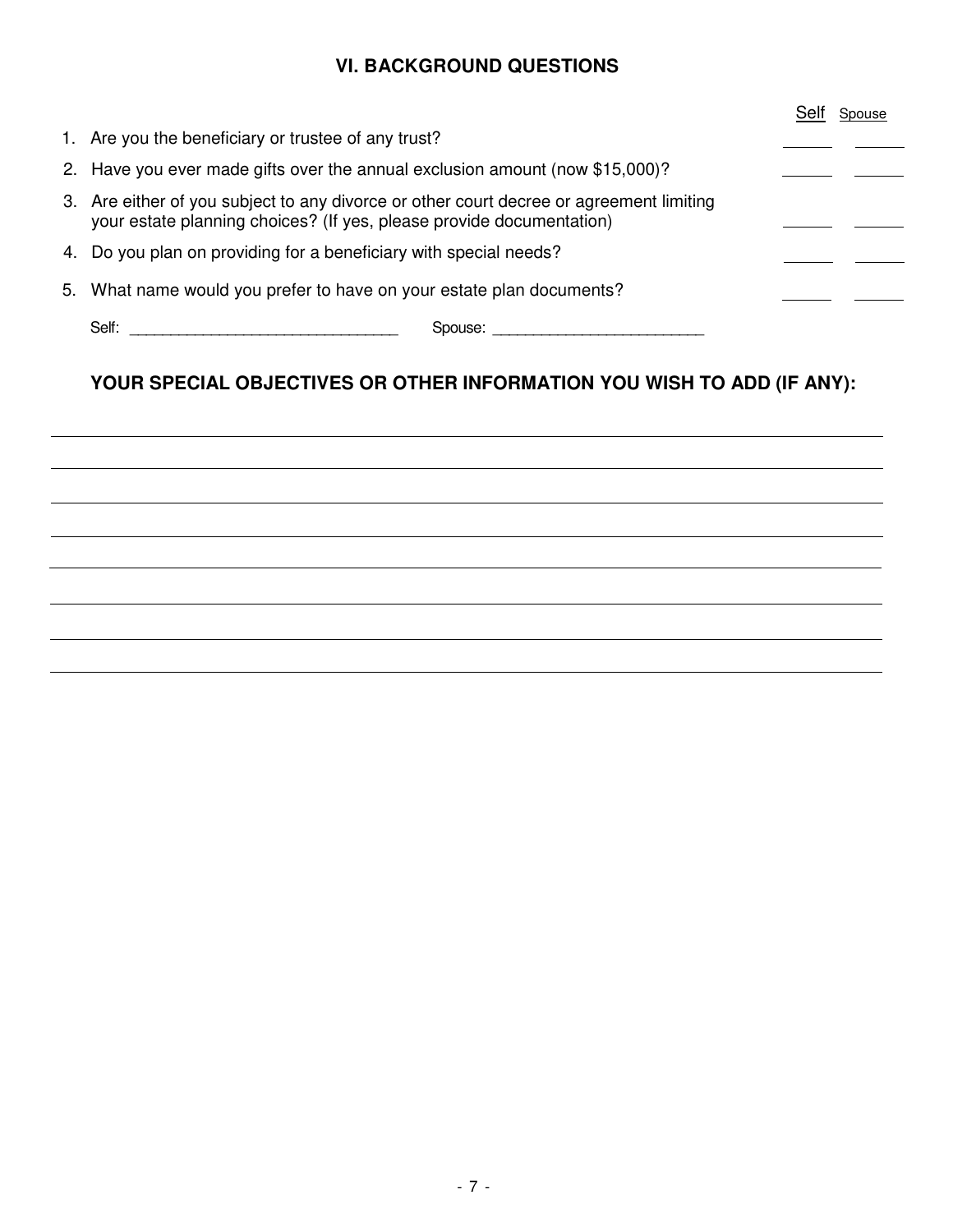## **VII. FIDUCIARY AND DISTRIBUTION INFORMATION**

**EXECUTOR:** An Executor is the person or company appointed by the court to administer a decedent's probate estate. Responsibilities of the Executor generally include the collecting of all assets, paying debts of the estate, filing applicable tax returns, and distributing the remainder of the estate according to the terms of a Will. Who would you designate as your Executor in the event of your death? Please list at least one backup designee in the event a designee is unable or unwilling to act. *If you are married, we recommend considering your Spouse as 1st Choice.*

#### *Self:*

| Backup:                             |                             |
|-------------------------------------|-----------------------------|
| (if any)                            | City/State: _______________ |
| <b>Spouse:</b>                      |                             |
| 1st Choice:                         | City/State: ____________    |
| Backup:                             | City/State:                 |
| 2nd Backup: 2nd Backup:<br>(if any) | City/State: _____________   |

**TRUSTEE:** A Trustee is the person or company designated to manage the affairs of your trust if any. Duties of a Trustee include the duty to carry out the express terms of the trust instrument, the duty to defend the trust, the duty to prudently invest trust assets, the duty of impartiality among the beneficiaries, and the duty to account for trust transactions. Who would you designate as the Trustee of your trust? Please list at least one backup designee in the event a designee is unwilling to act. *If you are married, we recommend considering your Spouse as 1st Choice, unless the trust only takes effect after the deaths of both Self and Spouse.* 

| Self:                   |                                    |
|-------------------------|------------------------------------|
|                         | City/State: ________________       |
| Backup:                 | City/State:                        |
| 2nd Backup:<br>(if any) | City/State:                        |
| <b>Spouse:</b>          |                                    |
| 1st Choice:             | City/State: ______________________ |
| Backup:                 | City/State:                        |
| 2nd Backup:<br>(if any) | City/State:                        |

**POWER OF ATTORNEY:** Who would you designate to make financial and business decisions for you? Please list at least one backup designee in the event a designee is unable or unwilling to act. *If you are married, we recommend considering your Spouse as 1st Choice.*

| ۰.<br>۰. |
|----------|
|          |

| 1st Choice: | City/State: |
|-------------|-------------|
| Backup:     | City/State: |
| 2nd Backup: | City/State: |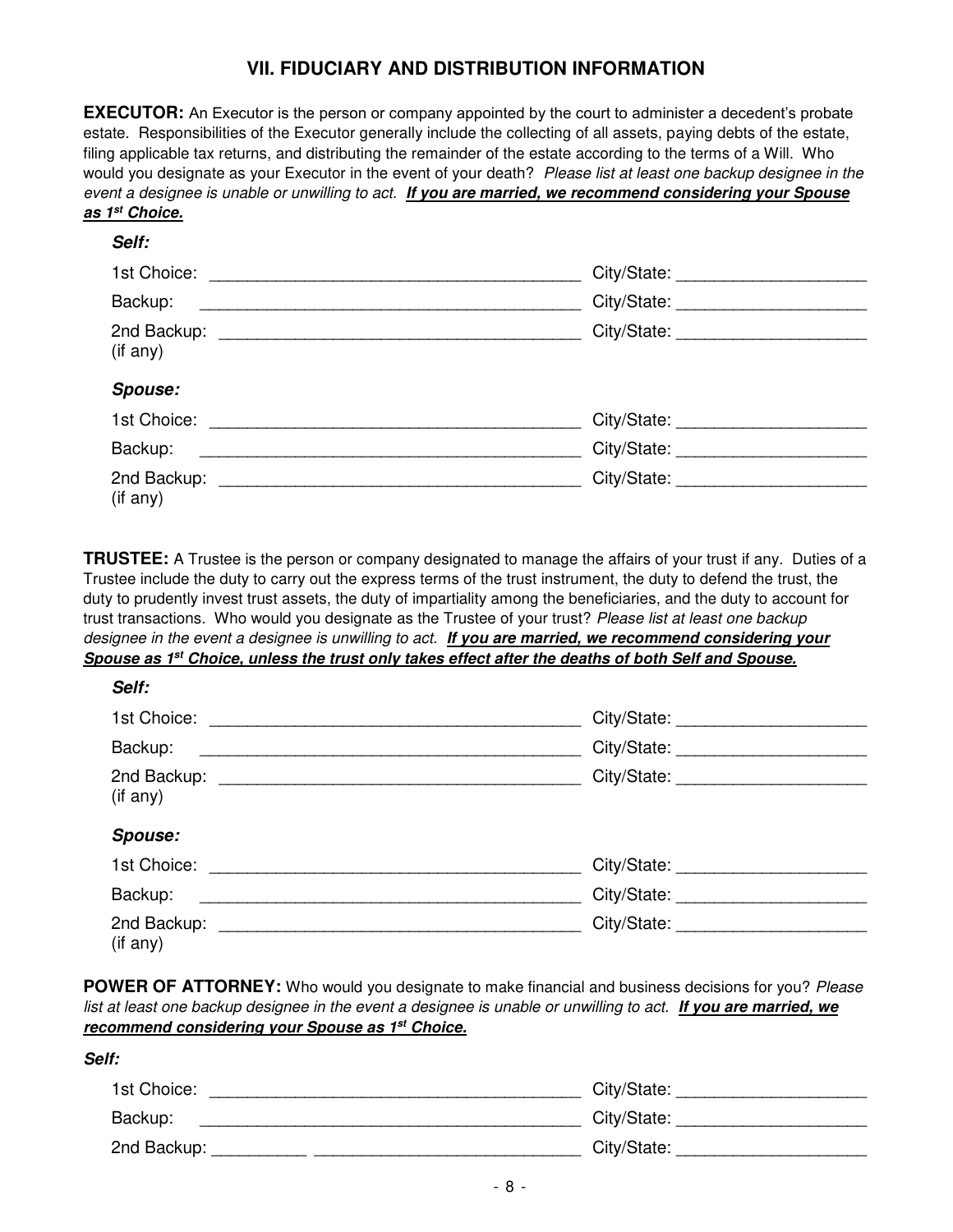*Spouse:* 

| 1st Choice: | City/State: |
|-------------|-------------|
| Backup:     | City/State: |
| 2nd Backup: | City/State: |
| (if any)    |             |

**HEALTH CARE SURROGATE:** Who would you designate to make medical decisions for you if you become incapacitated? Please list at least one backup designee in the event a designee is unable or unwilling to act. *If you are married, we recommend considering your Spouse as 1st Choice.*

| Self:                                                                                                                                                                                                                                                              |  |
|--------------------------------------------------------------------------------------------------------------------------------------------------------------------------------------------------------------------------------------------------------------------|--|
| 1st Choice:                                                                                                                                                                                                                                                        |  |
| Backup:<br><u> 1989 - Johann Stoff, amerikansk politiker (d. 1989)</u>                                                                                                                                                                                             |  |
| (if any)                                                                                                                                                                                                                                                           |  |
| <b>Spouse:</b>                                                                                                                                                                                                                                                     |  |
|                                                                                                                                                                                                                                                                    |  |
| Backup:<br><u> 2008 - Johann Stoff, amerikansk politiker (d. 1982)</u>                                                                                                                                                                                             |  |
| (if any)                                                                                                                                                                                                                                                           |  |
| <b>GUARDIAN:</b> Who would look after and be legally responsible for the care and custody of<br>your minor children in the event you die or become incapacitated? Please list at least on<br>backup designee in the even a designee is unable or unwilling to act. |  |
| 1st Choice:                                                                                                                                                                                                                                                        |  |
| Backup:                                                                                                                                                                                                                                                            |  |
| (if any)                                                                                                                                                                                                                                                           |  |

**HOLDBACK:** At what age (or ages) should your children and/or beneficiaries exercise control over their inheritance? When should they receive their inheritance outright?

**ALTERNATE DISTRIBUTION:** If your entire family (you, your children, and your grandchildren) dies in a common disaster, which individuals and/or charities do you want to receive your property and in what shares?